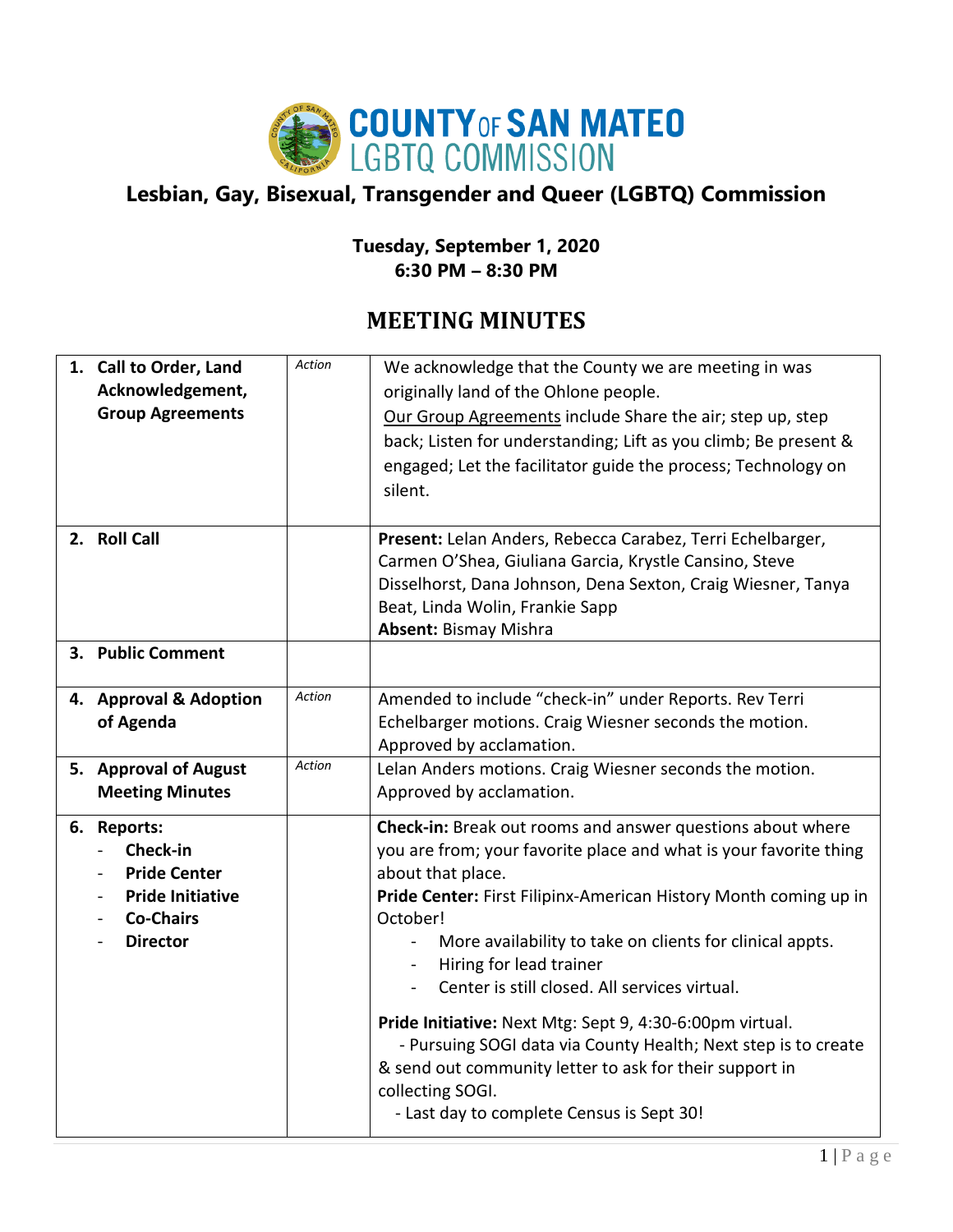|                                                   |                   | Co-Chairs: national TDOR is Nov 20; virtual event and need to<br>ask people to join planning group and figure out what to do this<br>year. Involves Proclamation by BOS and raising of transgender<br>flag.<br><b>Director:</b> County budget approved officially in Sept; cuts to ODE<br>will have the most impact to community programming.                                                                                                                                                                                                                                                                                                                                                                                                                                                                                                                                                                                                                                                                                                                                                                                                                                                                        |
|---------------------------------------------------|-------------------|----------------------------------------------------------------------------------------------------------------------------------------------------------------------------------------------------------------------------------------------------------------------------------------------------------------------------------------------------------------------------------------------------------------------------------------------------------------------------------------------------------------------------------------------------------------------------------------------------------------------------------------------------------------------------------------------------------------------------------------------------------------------------------------------------------------------------------------------------------------------------------------------------------------------------------------------------------------------------------------------------------------------------------------------------------------------------------------------------------------------------------------------------------------------------------------------------------------------|
| 7. Work Plans Discussion                          | <b>Discussion</b> | Small Groups take time to discuss the top priorities of All Gender<br>Bathrooms, Draft Policies, and Marginalized community.<br>Group A: Dana, Craig, and Frankie<br>Gender Neutral Restrooms in County buildings<br><b>Draft Policy Recommendations</b><br>Marginalized Community - needs assessment<br>Group B: Giuliana, Terri, Krystle and Tanya<br>Gender Neutral Restrooms: "By 2022 have full<br>compliance of all gender neutral restrooms starting with<br>County Buildings and then moving on to businesses,<br>etc."<br>Policy Recommendations: educate ourselves on what we<br>can/cannot do.<br>Group C: Lelan, Rebecca, and Steve<br>Gender Neutral Restrooms: create "roll out" plan<br>Draft Policy Recommendations: start with Educator's<br>Policy<br>Website, resources, social media & recognition of LGBTQ<br>leaders<br>Group D: Carmen, Dena and Linda<br>Policy Recommendation Process (create framework to<br>vet and prep recommendations)<br>Then pursue the Gender Neutral Restroom policy<br>Data Survey & SOGI included in all county surveys<br><b>Resulting Priorities:</b><br>1. Gender Neutral Bathrooms<br>2. Creating a Process or a Mechanism for all Policy<br>Recommendations |
| 8. City of San Mateo<br><b>Inclusive Language</b> | <b>Discussion</b> | After conferring with County Counsel, it is suggested that we<br>step back and be more general about the recommendation for<br>inclusive language with cities.<br>Craig Wiesner suggests writing a letter to BOS asking them to<br>write a letter to be sent to all cities about inclusive language in<br>their municipal codes.<br>Request County Counsel office: review county code for inclusive<br>language. Ask Supervisor Pine to ask the County Counsel office<br>to do this assessment.                                                                                                                                                                                                                                                                                                                                                                                                                                                                                                                                                                                                                                                                                                                      |